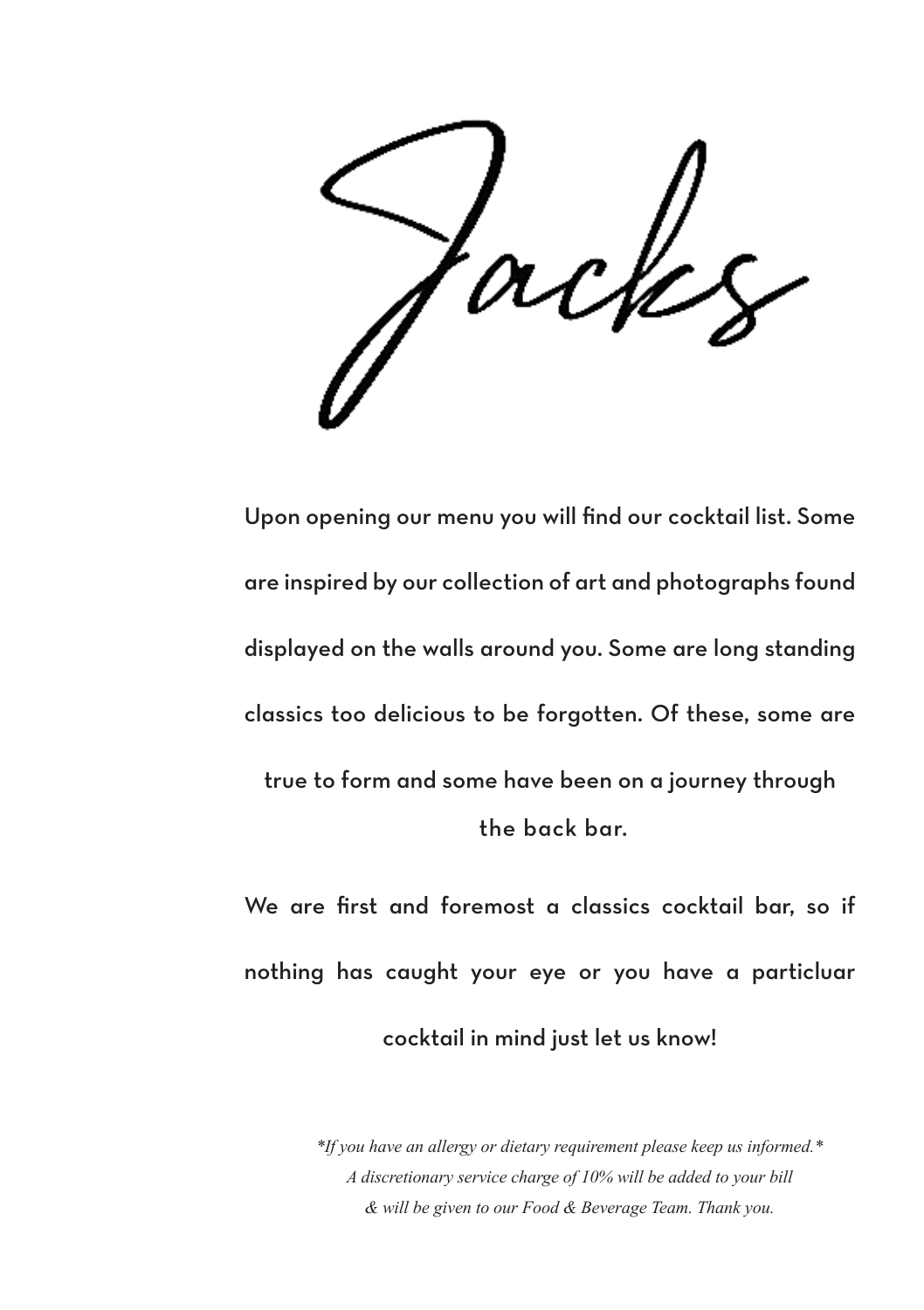### ENJOY...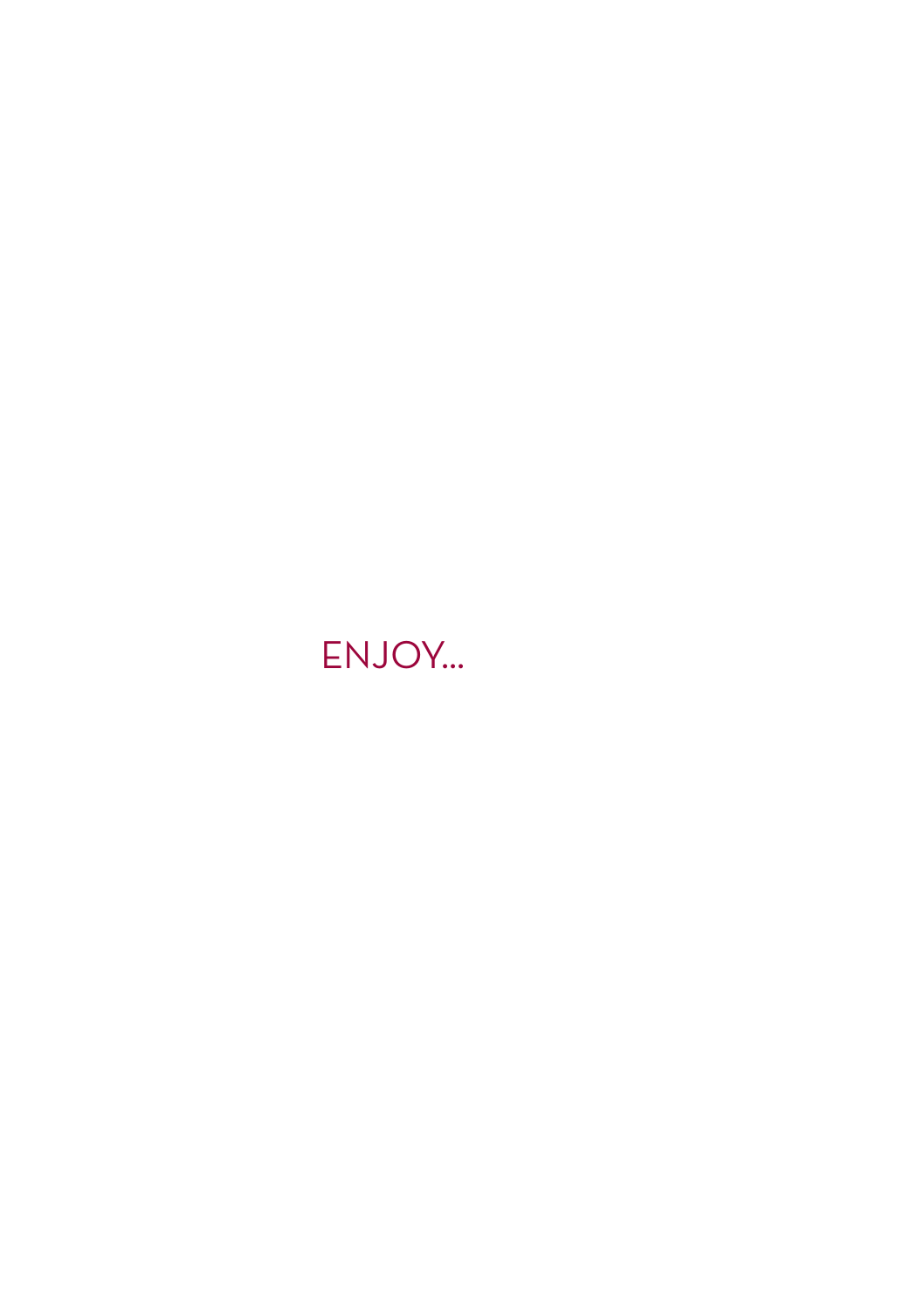

### JACKIE ROBINSON

*"The most luxurious possession, the richest treasure anybody has, is his personal dignity" - Jackie Robinson*

#### **Rye Whiskey ~ Dry Vermouth ~ Maraschino Liqueur ~ Jacks' In-house Blended Amaro**



*Unapologetic* **11**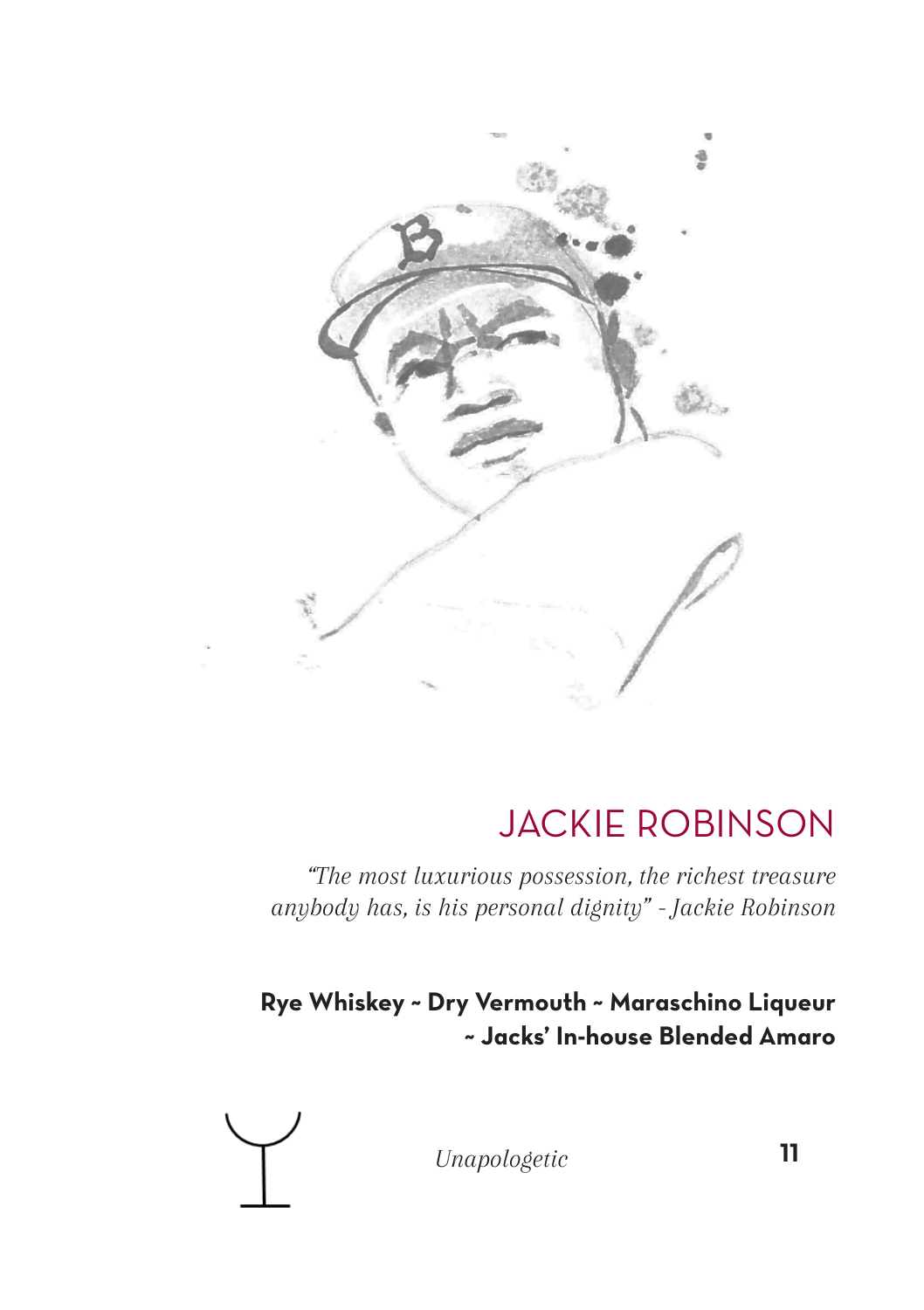

### JACKIE BIRD

*"It wasn't truly new years eve in Scotland until we saw what dress Jackie Bird had on " - Unknown*

Banana Chip Infused Rum ~ Pineapple Rum ~ Campari ~ Aperol ~ Pineapple ~ Citrus.



 *Enchanting* **11**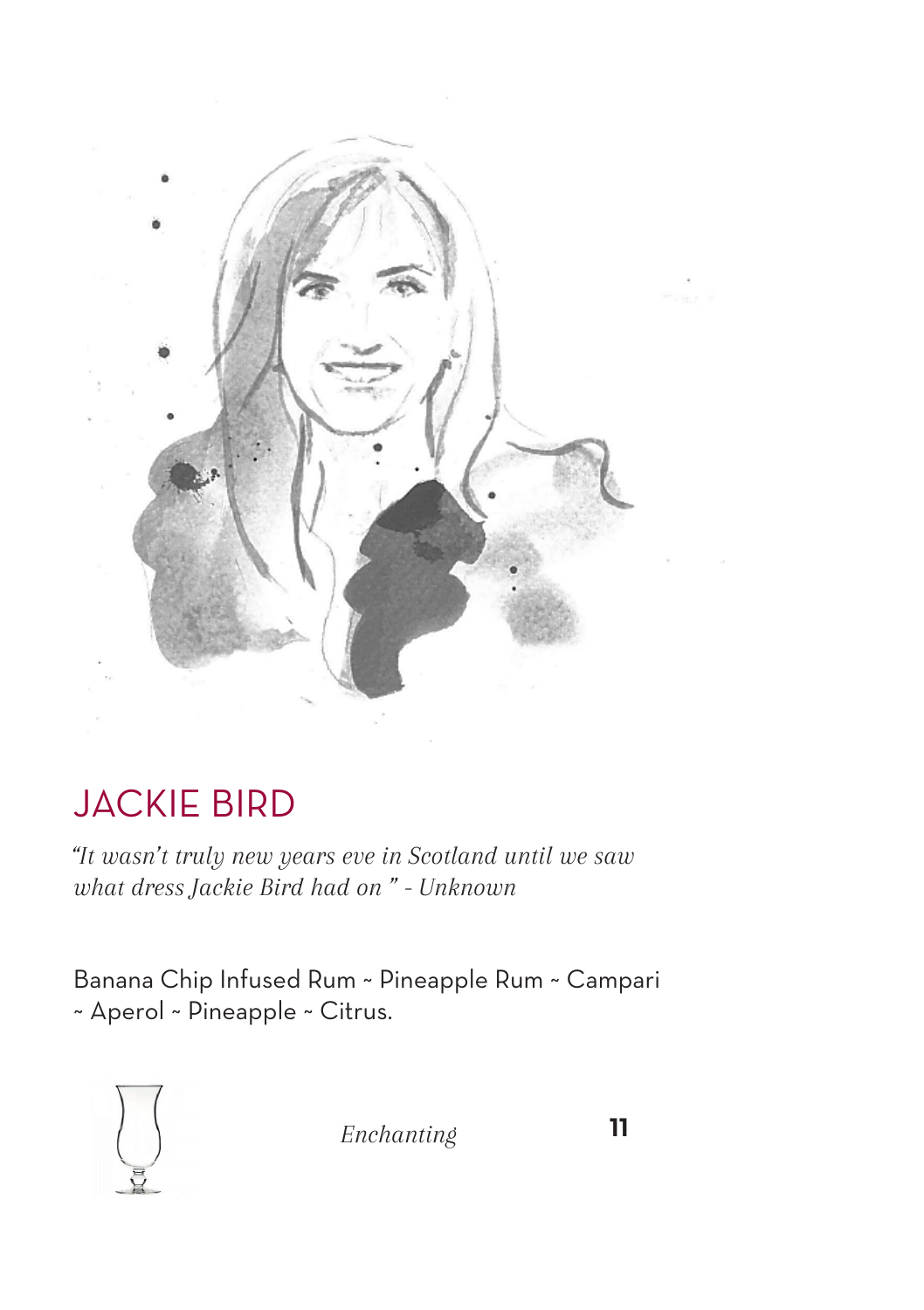

### JACK BLACK

*"I'd rather be the king of kids, than the prince of fools" - Jack Black*

**Walnut Washed Tequila ~ Dark Cherry Liqueur~ Walnut Bitters~ Black Olive Soil.**



*Off The Wall* **10**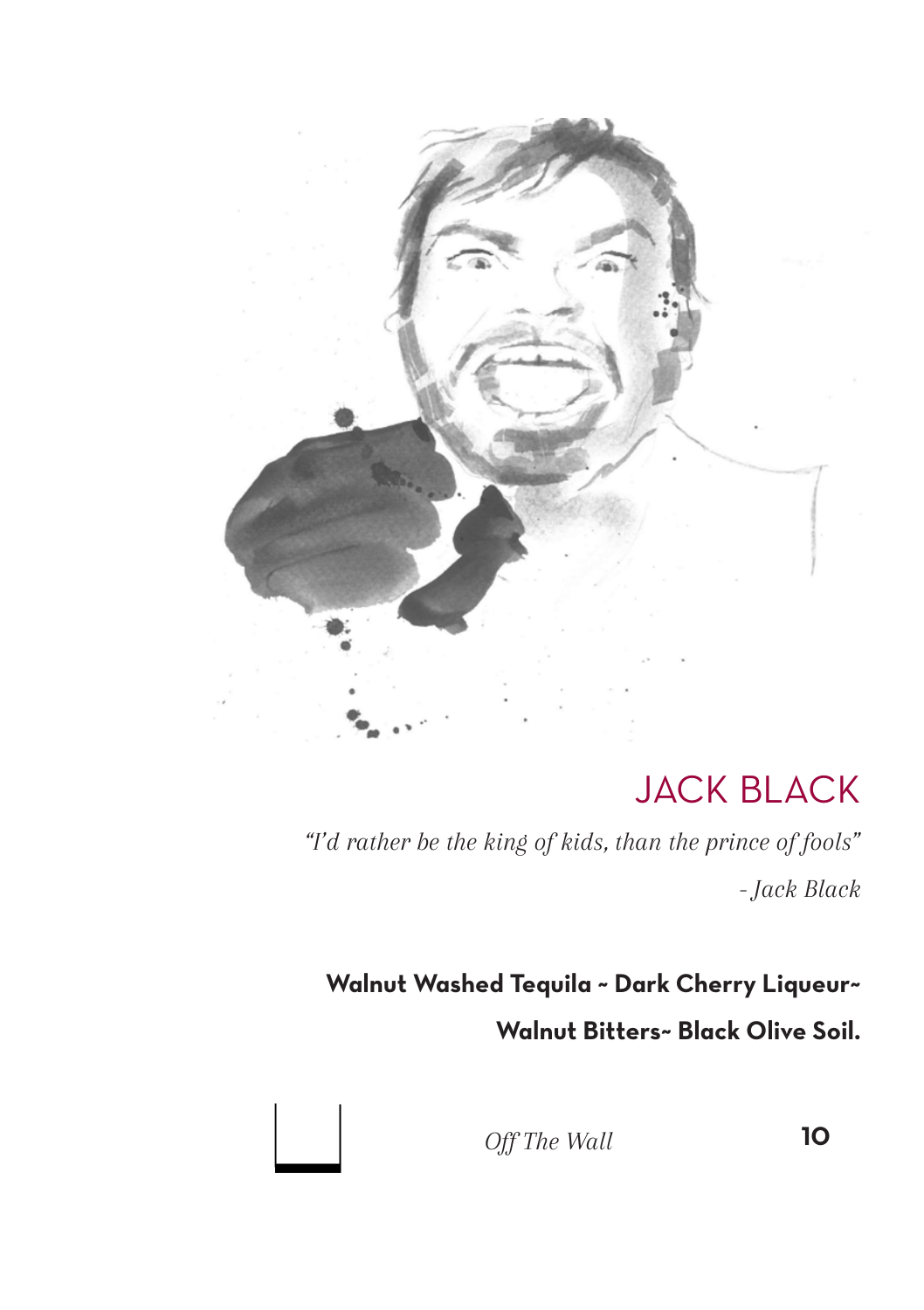

### JACK 'N' ROSE

*"I love waking up in the morning not knowing whats gonna happen or, who i'm gonna meet, where i'm gonna end up" - Jack Dawson*

#### **Rose Wine ~ Peach Liqueur ~ Rhubarb**

#### **~ Grapefruit Oleo.**

*Romantic* **9**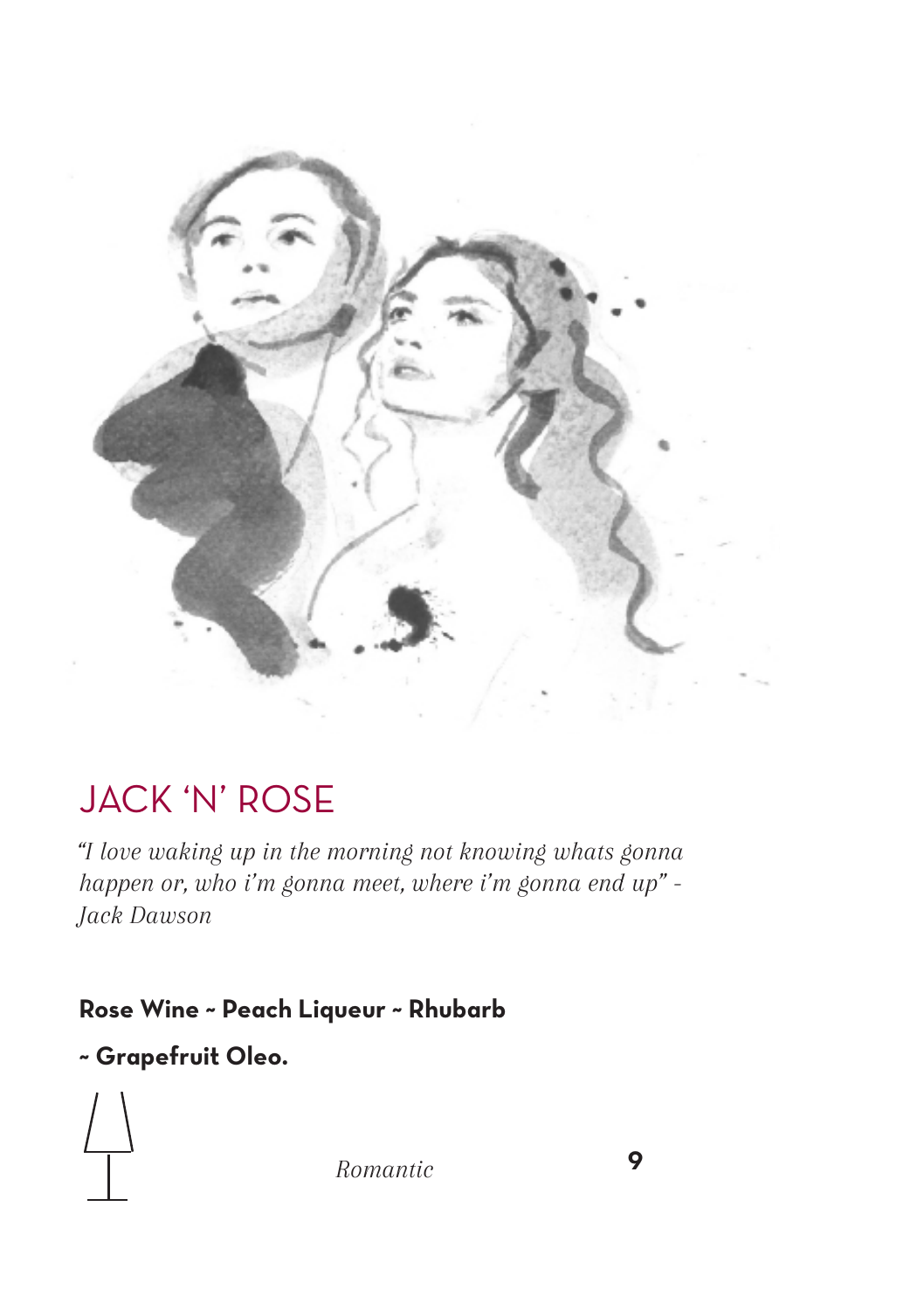

### JACK BUCHANAN

*"Frankly I think more people should hear the truth about themselves, screw what society thinks, right? "* 

*-Jack Buchanan*

**Genever ~ Sloe Berries ~ Maple Syrup ~ Citrus ~ Draught IPA.**

 *Debonair* **10**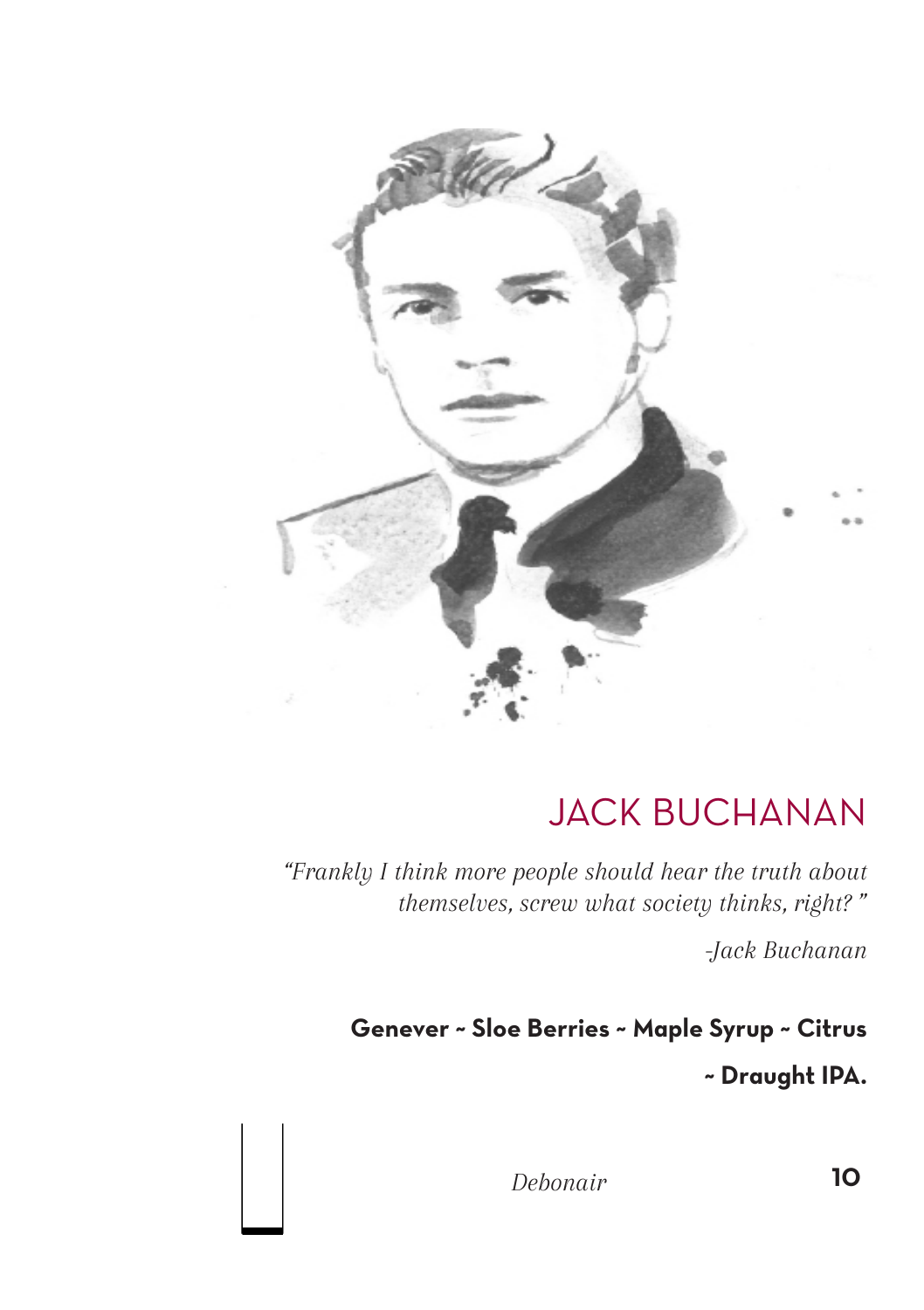

### JACK GLEESON

*"I try to be a nice person, but it's difficult sometimes"*

 *- Jack Gleeson*

Irish Whiskey ~ Chocolate ~ Cherry ~ Tonka ~ House Foamer ~ Oaked Red Wine.

*Luxuriant* **10**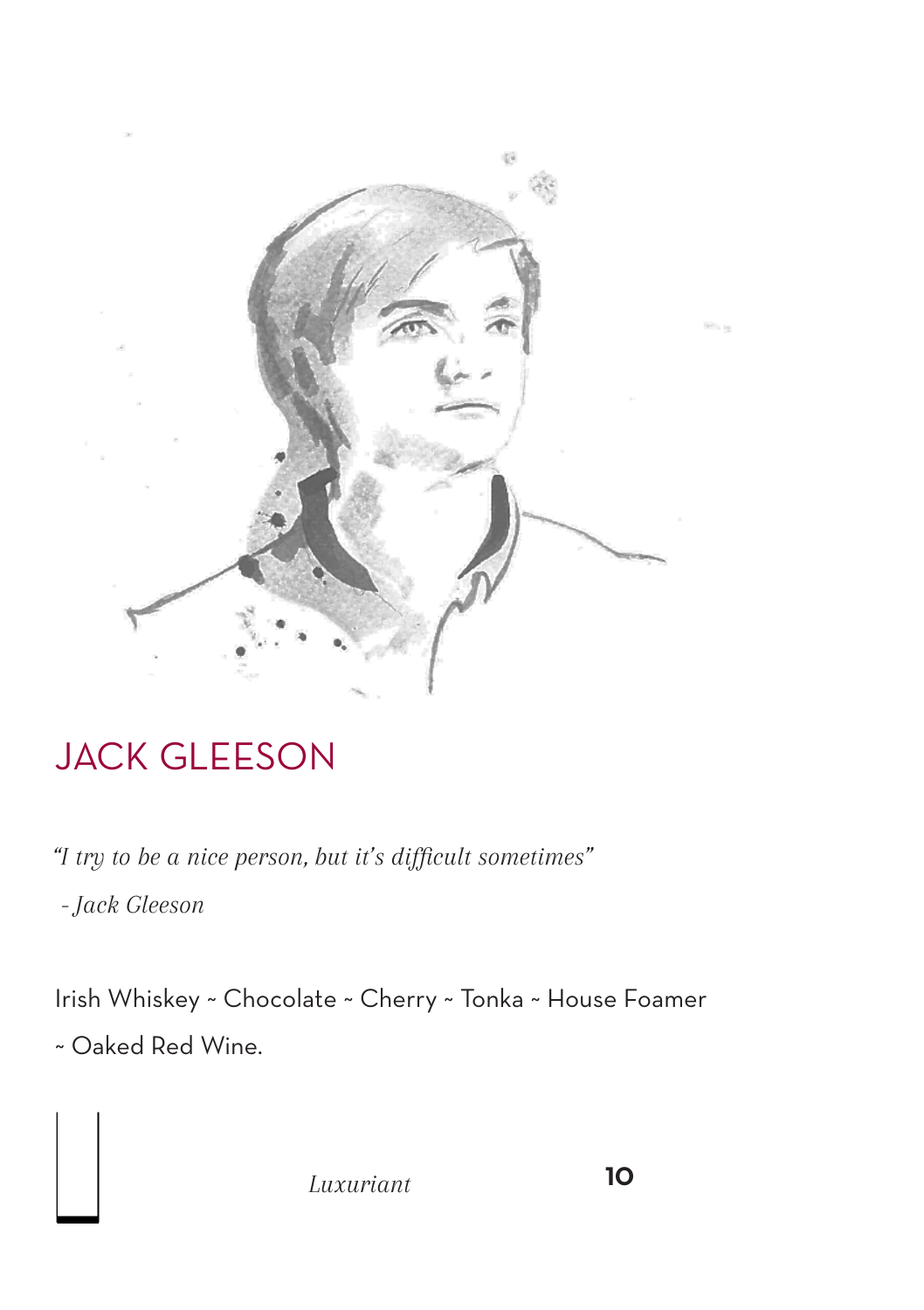### OUR KIND OF CLASSICS...

| <b>FSPRESSO MARTINI</b>                                                |     |
|------------------------------------------------------------------------|-----|
| Mount Gay Black Barrel, Nespresso, Kahlua & Tonka Bean                 | 10  |
|                                                                        |     |
| <b>NAKED &amp; FAMOUS</b>                                              |     |
| Vida Mezcal, Yellow Chartreuse, Aperol & Lime                          | 1O  |
| <b>CORPSE REVIVER #2</b>                                               |     |
|                                                                        |     |
| Tanqueray, Belsazar White, Cointreau, Lemon & Absinthe                 | 10  |
| <b>CASINO</b>                                                          |     |
| Porter's Old Tom Gin, Maraschino Cherry, Lemon & Orange Bitters        | 10  |
|                                                                        |     |
| <b>PETE'S WORD</b>                                                     |     |
| Talisker, Green Chartreuse, Maraschino Cherry & Lime                   | 1O  |
|                                                                        |     |
| <b>MAITAI</b>                                                          |     |
| Flor De Cana 4yr & 12yr, Dry Orange Curacao, Almond & Lime             | 1O  |
|                                                                        |     |
| <b>PORNSTAR MARTINI</b>                                                |     |
| Ketel One, Pineapple, Passion Fruit, Lime, Vanilla & Bubbles           | 10  |
|                                                                        |     |
| <b>SAZERAC</b>                                                         |     |
| Bulleit Rye, Peychauds Bitters, Sugar & Absinthe                       | 11  |
| <b>ADONIS</b>                                                          |     |
|                                                                        |     |
| Tio Pepe, Punt e Mes & Orange Bitters                                  | 9   |
| <b>CLARIFIED MILK PUNCH</b>                                            |     |
| Johnnie Walker Black, Remy Martin VSOP, Black Tea, Vanilla, Whole Milk |     |
|                                                                        | 9.5 |
| PICANTE DE LA CASA                                                     |     |
| Don Julio Blanco, Chilli Infused Agave, Lime & Celery Salt             | 11  |
|                                                                        |     |
| <b>WHISKEY SOUR</b>                                                    |     |
| Bulleit Bourbon, Fresh Orange, Lemon, Angostura & House Foamer         | 11  |
|                                                                        |     |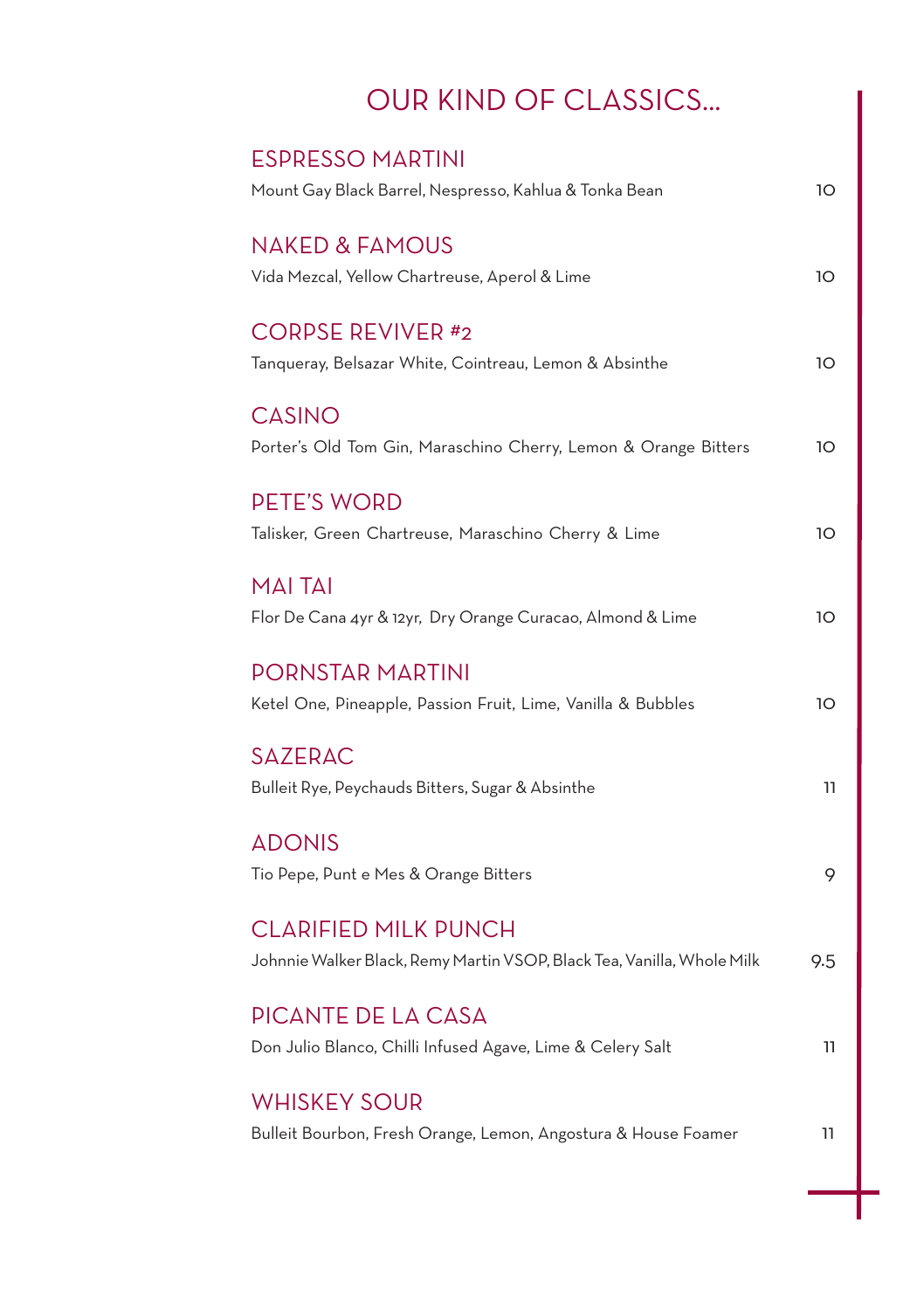### CHAMPAGNE

#### **TAITTINGER**

*The Taittinger family has managed the Champagne House for nearly a century. Its aim has always been the pursuit of a chic, elegant, truly excellent Champagne.* 

|                                     | By the Glass / Bottle |
|-------------------------------------|-----------------------|
| Taittinger, Brut NV                 | 13 / 75               |
| Taittinger Nocturne, Sec NV         | 80                    |
| Taittinger, Rose NV                 | 16/95                 |
| Taittinger Comtes de Champagne 2007 | 220                   |

#### VEUVE CLICQUOT

*Built upon the innovation of Madam Clicquot much of the development of the modern Champagne Industry is thanks to her innovation and determination, traits which still embody the House today.*

| Veuve Clicquot Yellow Label NV | 15/85    |
|--------------------------------|----------|
| Veuve Clicquot 2012            | 135      |
|                                |          |
| Laurent Perrier Cuvée Rosé NV  | 110      |
| Telmont Brut NV                | 80       |
| Telmont Blanc de Blancs        | 120      |
| Ruinart Blanc de Blancs        | 18 / 120 |

### SPARKLING

|                                                              | By the Glass / Bottle |
|--------------------------------------------------------------|-----------------------|
| <b>Prosecco Brut,</b> Superior, Prapian, Veneto, Italy, DOCG | 8 / 38                |
|                                                              |                       |
| <b>Prosecco Rosé</b> Veneto, Italy                           | 9/40                  |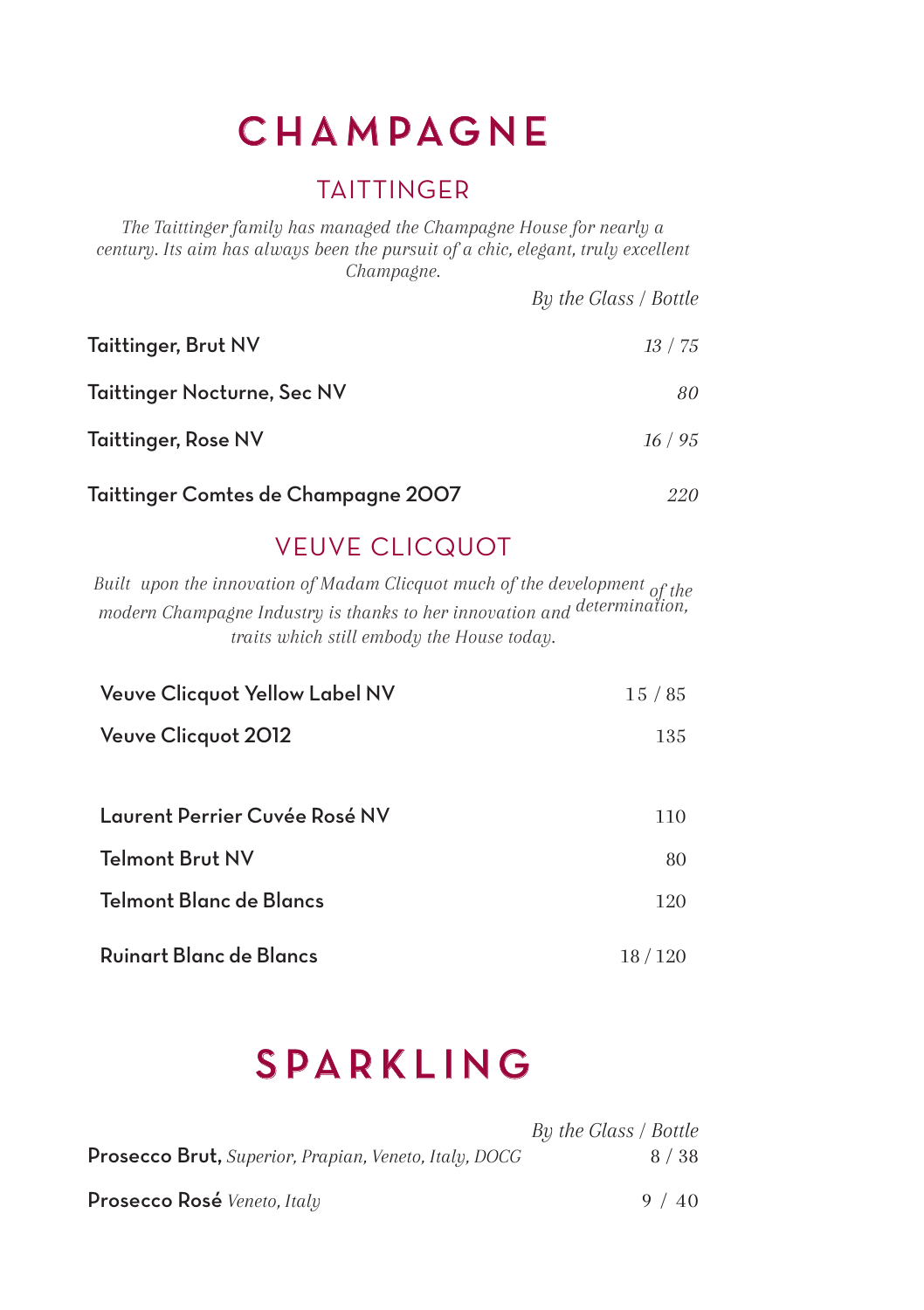## WHITE WINE

 *175ml / 375ml / Bottle*

| Gavi di Gavi                           |          |
|----------------------------------------|----------|
| Ascheri, Piedmont, Italy               | 9/19/38  |
| Sauvignon Blanc                        |          |
| Saint Clair, Family Estate, New Zeland | 9/19/38  |
| Grillo                                 |          |
| Fuedo Arancio, Sicily, Italy           | 8/16/33  |
| Albariño                               |          |
| Pazo do Mar, Rías Baixas, Spain        | 10/20/40 |
| Riesling                               |          |
| Dona Paula, Mendoza, Argentina         | 9/18/36  |

# EINS ZWEI ZERO

| Sparkling Rose                         |         |
|----------------------------------------|---------|
| Eins Zwei Zero, Rheinessen, Germany 0% | 29      |
| Riesling                               |         |
| Eins Zwei Zero, Rheinessen, Germany 0% | 7/14/26 |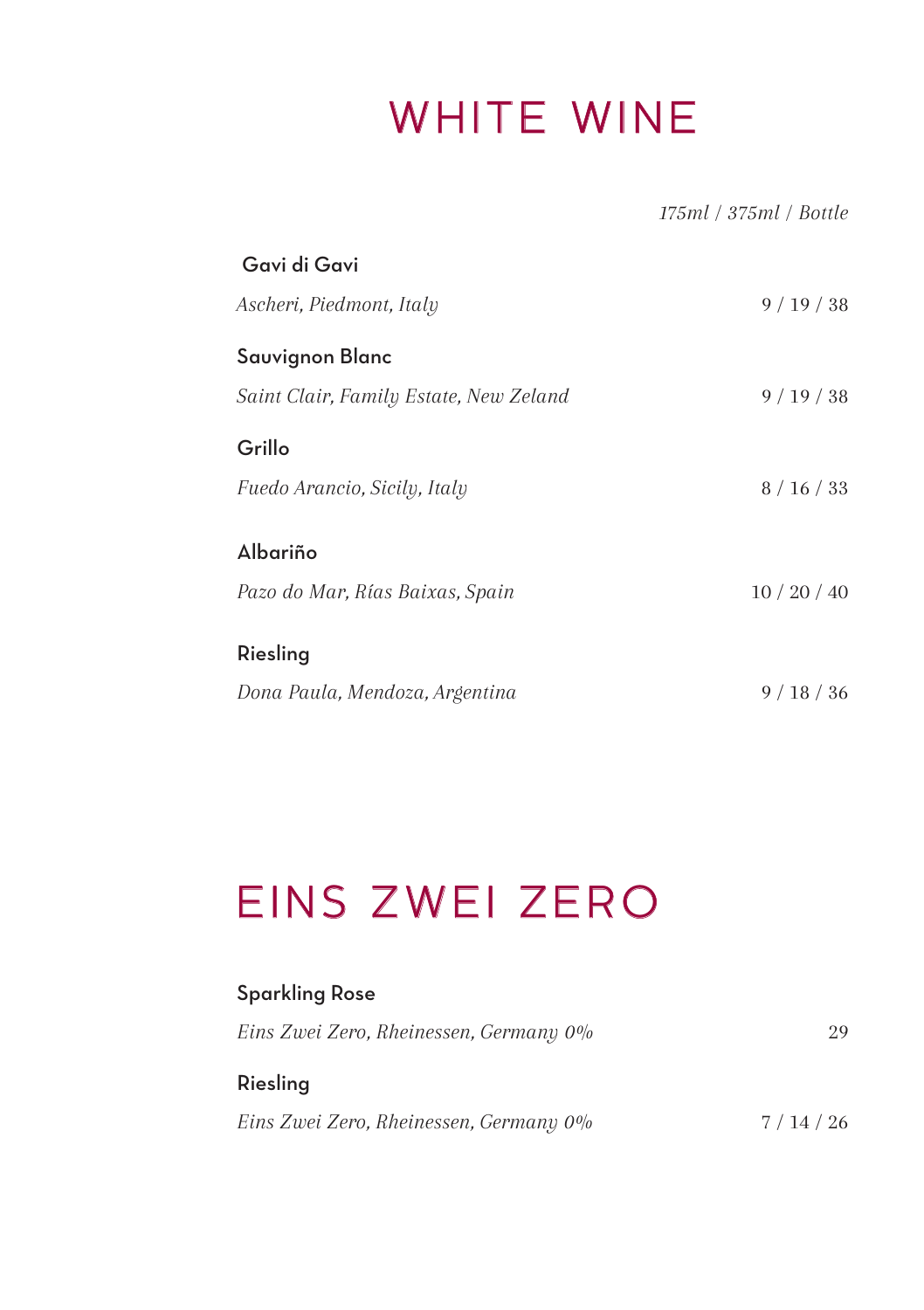## RED WINE

|                                               | 175ml / 375ml / Bottle |
|-----------------------------------------------|------------------------|
| <b>Pinot Noir</b>                             |                        |
| Litoral, Leyda, Chile                         | 10/20/40               |
| Malbec                                        |                        |
| Piatelli Vineyards, Cafayate, Argentina       | 11/21/42               |
| <b>Cabernet Sauvignon</b>                     |                        |
| Chateau Ste. Michelle, Washington, USA        | 11/22/42               |
| Primitivo                                     |                        |
| Talo, San Marzano, Puglia, Italy              | 9/18/36                |
| Shiraz                                        |                        |
| Samurai, Free Run Juice 2020, South Australia | 9/18/36                |

# EINS ZWEI ZERO

#### Pinot Noir

*Eins Zwei Zero, Rheinessen, Germany 0%* 7 / 14 / 26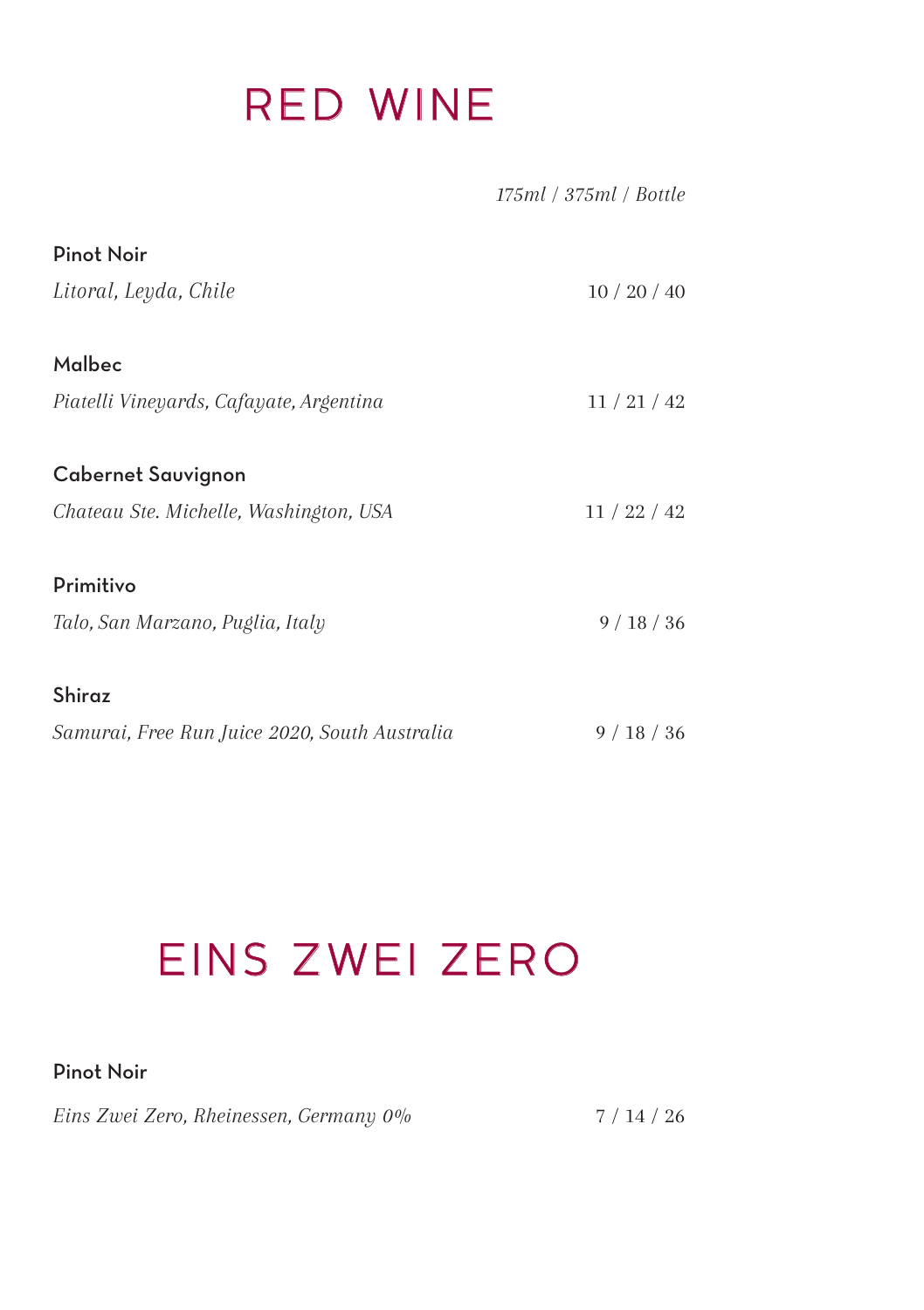## ROSÉ

|                                                   | 175ml / 375ml / Bottle |
|---------------------------------------------------|------------------------|
| <b>Primitivo</b> Tramari, Salento, Italy          | 9/18/34                |
| <b>Whispering Angel</b> Cotes de Provence, France | 55                     |

## SWEET

#### *125ml / Bottle*

| Moscato D'Asti, Nivole, Michele Chiarlo, Piemonte, 2018          | 9/24  |
|------------------------------------------------------------------|-------|
| <b>Orange Blossom Muscat</b> Essensia', Madera, California, 2016 | 9/28  |
| <b>Sauternes.</b> Castelnau de Suduiraut, Bordeaux, France, 2013 | 11/32 |

### PORT

*70ml*

| <b>Barros</b> 10 Year Old Tawny   |    |
|-----------------------------------|----|
| <b>Barros</b> Late Bottle Vintage |    |
| <b>Barros</b> Colheita 1996       | 10 |

### **SHERRY**

|                       | 70ml |
|-----------------------|------|
| Fino Tio Pepe         | 5.   |
| Olorosso Colosia      |      |
| Pedro Ximenez Colosia | 8    |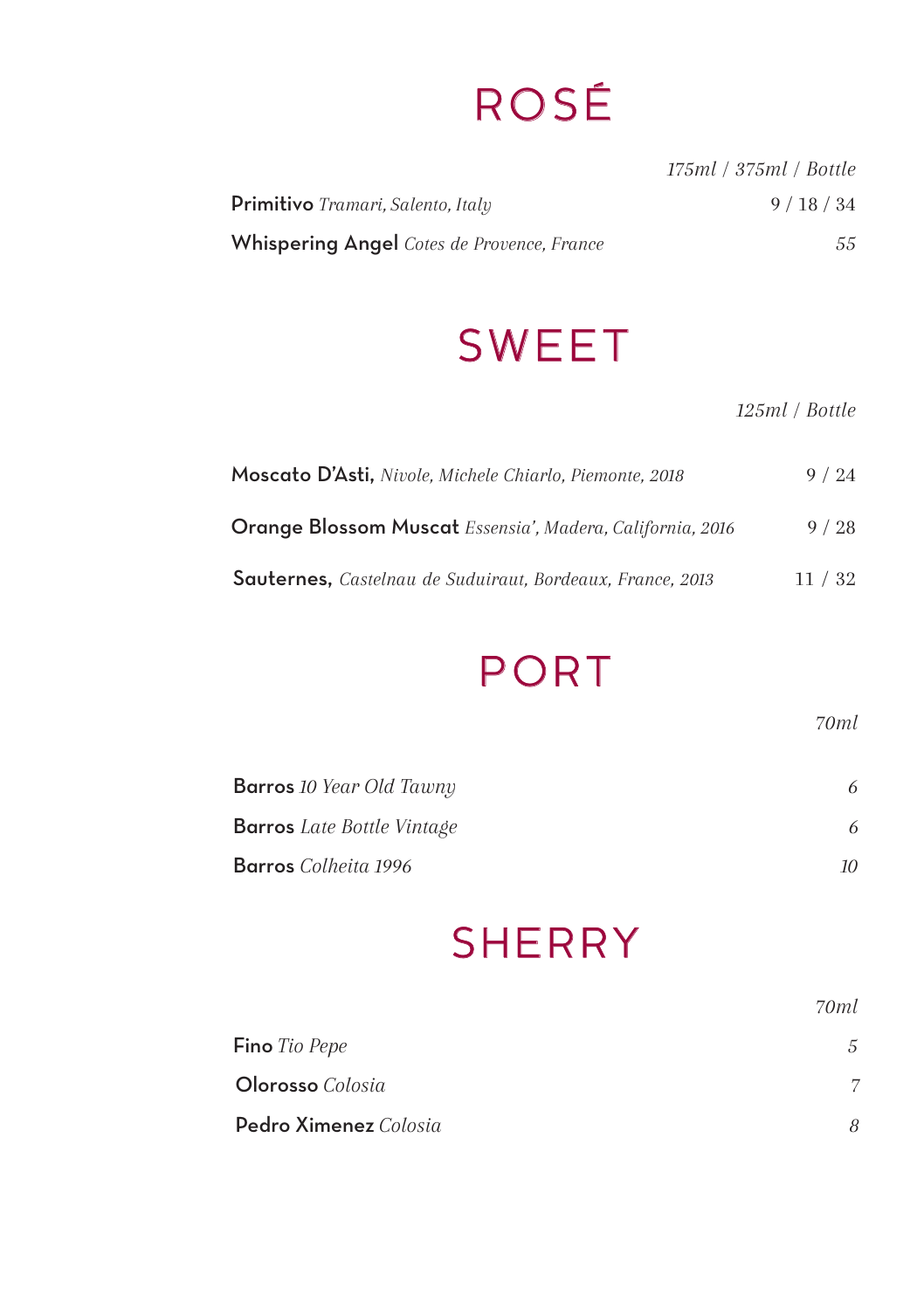## BEER

#### *DRAUGHT*

| Birra Moretti Italy 4.6% abv    | 3.5/6.50 |
|---------------------------------|----------|
| Maltsmith IPA Scotland 4.6% abv | 3.5/6.50 |

#### *INTERNATIONAL BOTTLES*

| Modelo Especiale Mexico 4.5% abv            | 6/355ml    |
|---------------------------------------------|------------|
| Heineken Netherlands 5% abv                 | 5 / 330 ml |
| <b>Rothaus</b> Alcohol Free German 0.5% abv | 4 / 330 ml |

#### *SCOTLAND BOTTLES*

| Innis & Gunn Original Whisky Barrel 6.6 % abv     | 6/330ml |
|---------------------------------------------------|---------|
| Drygate Kelvin Pilsner - Gluten Free 4% abv       | 6/440ml |
| Drygate Disco Forklift Truck - Pale Ale 5.1% abv  | 6/330ml |
| <b>Brewdog</b> Grapefruit - IPA $5.2\%$ abv       | 6/330ml |
| <b>Drygate Tone Burst</b> - Rhubarb Sour 3.2% abv | 6/440ml |

#### *IRELAND*

Guinness *4.1% abv 5 / 520ml*

*Half/Pint*

## CIDER

| Lost Orchards Pure Apple 4.5% abv          | 6 / 500ml |
|--------------------------------------------|-----------|
| Lost Orchards Dark Berries 4% abv          | 6 / 500ml |
| Lost Orchards Red Berries & Lime $4\%$ abv | 6/500ml   |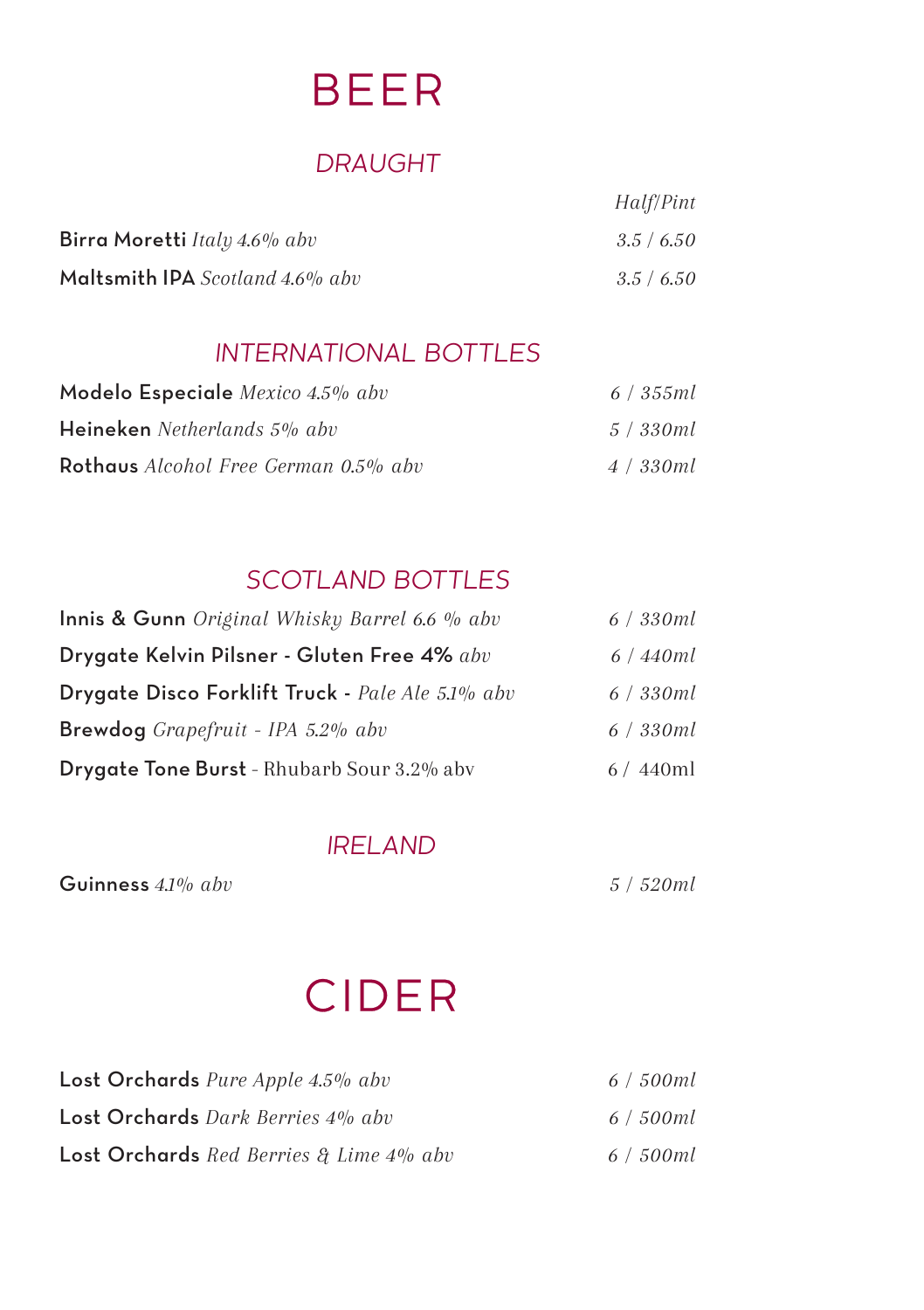# SINGLE MALT WHISKY

#### *LOWLAND*

*25ml*

| Auchentoshan 12 year old         | 7  |
|----------------------------------|----|
| Auchentoshan <i>American Oak</i> | 6  |
| Auchentoshan <i>Three Wood</i>   | 7  |
| 1770 Glasgow Distillery          | 8  |
| <b>Glenkinchie</b> 12 year old   | 6  |
| Glenkinchie Amontillado Cask     | 10 |

#### *ISLAY*

| Ardbeg Uigeadail                               | 8  |
|------------------------------------------------|----|
| Caol Ila 18 year old                           | 11 |
| <b>Bowmore</b> 15 year old                     | 8  |
| <b>Bruichladdich</b> <i>The Classic Laddie</i> | 6  |
| <b>Bruichladdich</b> Port Charlotte            | 8  |
| <b>Bruichladdich</b> Octomore                  | 10 |
| <b>Bunnahabhain</b> 12 year old                | 6  |
| Lagavulin 16 year old                          | 10 |
| Lagavulin Distiller's Edition                  | 12 |
| Laphroaig 10 year old                          | 6  |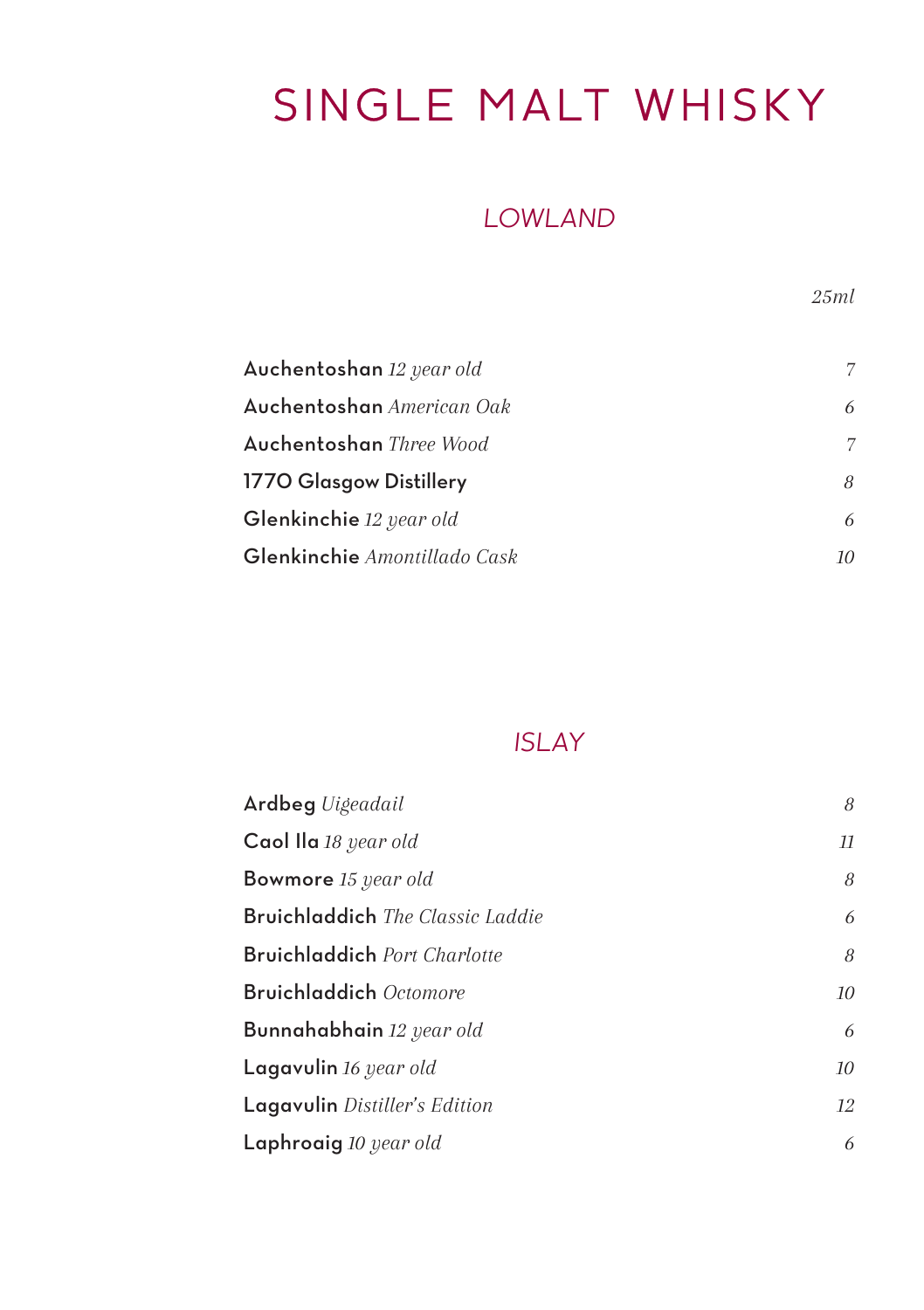### *ISLANDS*

*25ml*

| Highland Park 12 year old |  |
|---------------------------|--|
| <b>Jura</b> 18 year old   |  |
| Talisker 10 year old      |  |

#### *SPEYSIDE*

| Aberlour A'Bunadh                           | 10 |
|---------------------------------------------|----|
| <b>Balvenie</b> Doublewood 12 year old      | 6  |
| <b>Balvenie</b> Caribbean Cask 14 year old  | 7  |
| <b>Balvenie</b> Portwood 21 year old        | 16 |
| Glenfiddich 12 year old                     | 5  |
| Glenfiddich 15 year old                     | 7  |
| Glenfiddich 18 year old                     | 10 |
| Glenfiddich 21 year old                     | 18 |
| Glenfarclas 15 year old                     | 8  |
| <b>Macallan</b> 12 year Triple Cask Matured | 8  |
| Macallan 15 year Double Cask                | 23 |

#### *HIGHLAND*

| Aberfeldy 12 year old             | 6  |
|-----------------------------------|----|
| Dalmore 12 year old               | 7  |
| Dalmore Cigar Malt                | 11 |
| Dalwhinnie 15 year old            | 7  |
| Glendronach 'Revival' 15 year old | 6  |
| Glenmorangie Quinta Ruban         | 8  |
| Glengoyne 12 year Old             | 5  |
| Glengoyne Legacy Series 1         | 8  |
| Glengoyne 18 year old             | 11 |
| <b>Oban</b> Little Bay            | 8  |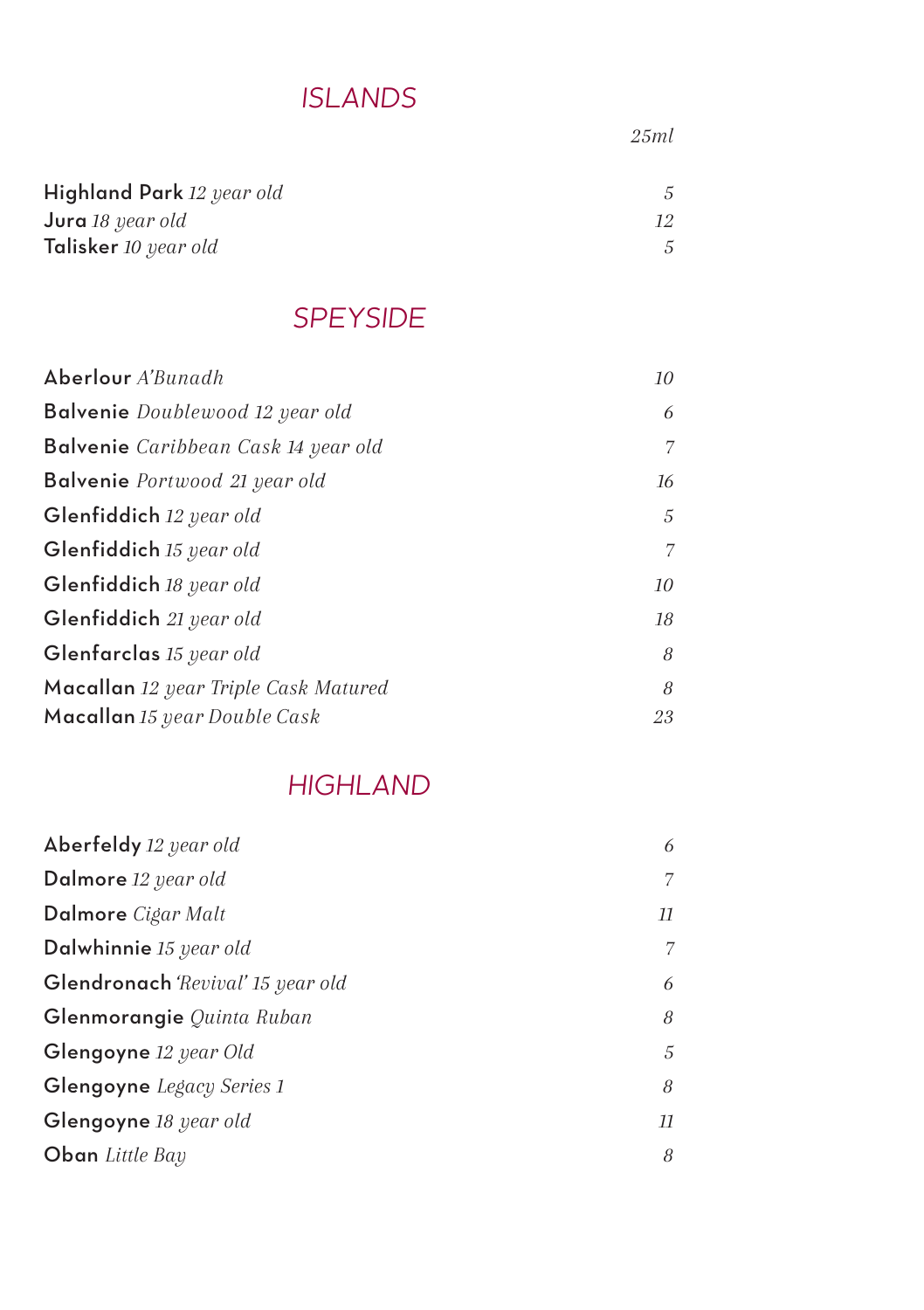#### *BLENDED*

*25ml*

| Johnnie Walker Black Label | 5 |
|----------------------------|---|
| Johnnie Walker Gold Label  | 6 |
| Shackleton                 | 5 |
| Monkey Shoulder            | 5 |
| Douglas Laing Scallywag    | 6 |
| Chivas Regal               | 8 |

#### *NORTH AMERICAN*

| <b>Bulleit</b> Bourbon        | 5   |
|-------------------------------|-----|
| <b>Bulleit</b> Rye            | 5   |
| Canadian Club                 | 5.5 |
| Jack Daniel's                 | 5.5 |
| Hudson Baby Bourbon           | 10  |
| Hudson Manhattan Rye          | 10  |
| Makers 46                     | 8   |
| Woodford Reserve Double Oaked | 6   |
| Woodford Reserve $\emph{Rye}$ | 7   |

#### *IRISH*

| Jamesons              |  |
|-----------------------|--|
| Redbreast 15 year old |  |
| Roe & Co.             |  |

#### JAPANESE

Nikka From the Barrel *5*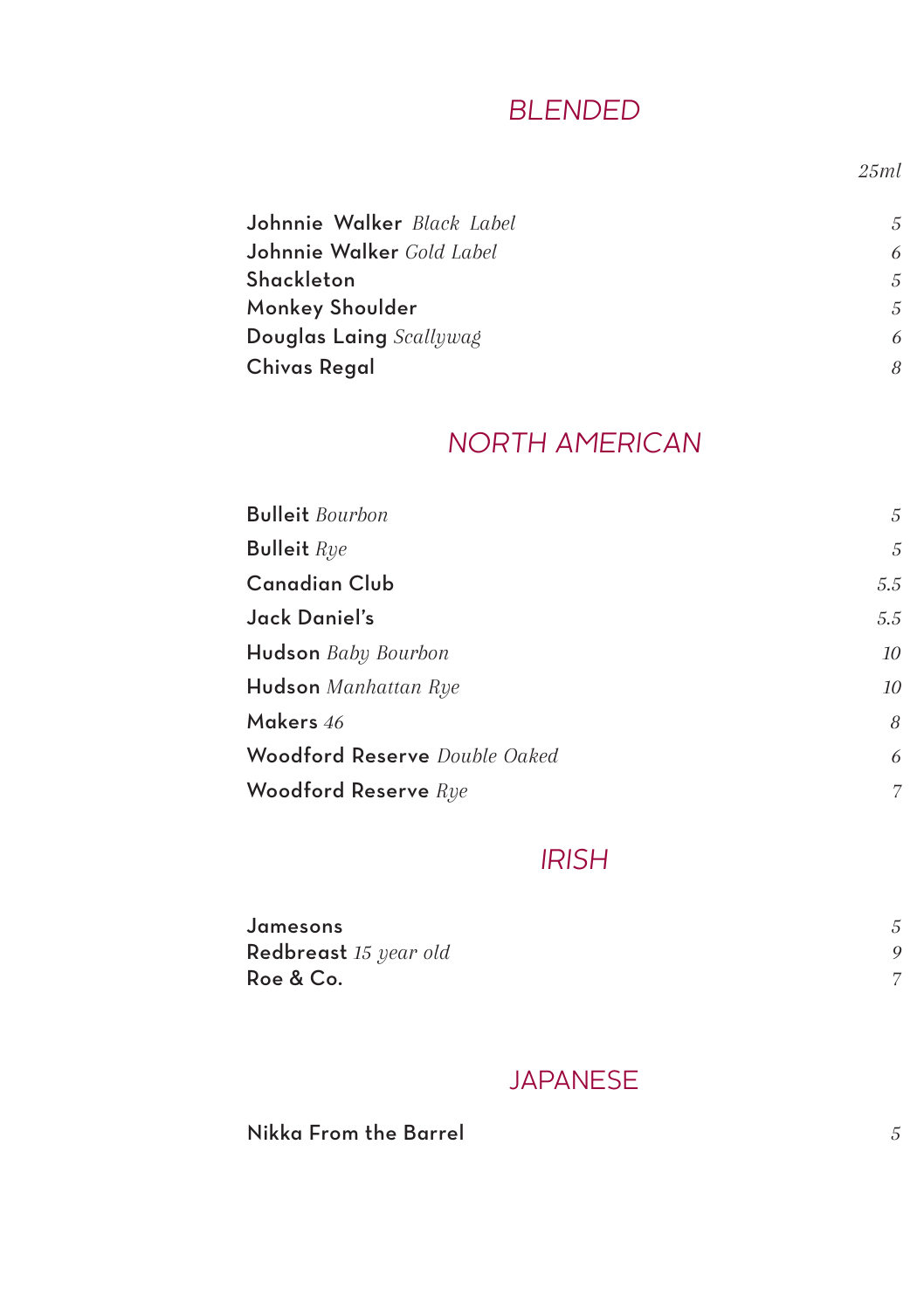## OUR CONNOISSEURS CHOICE

*A selection of some exceptional liquid for all you eppicureans and enthusiastic drinkers that grace us with your presence... Sláinte!*

### *SCOTLAND*

|                                             | 25ml |
|---------------------------------------------|------|
| <b>Bowmore</b> 26 year old                  | 34   |
| Bunnahabhain 25 year old                    | 36   |
| <b>Dalmore</b> King Alexander               | 22   |
| Johnnie Walker Blue Label                   | 22   |
| <b>Loch Lomand</b> The Open' 19 year old    | 21   |
| Macallan Rare Cask                          | 27   |
| Macallan 18 year old                        | 30   |
| Macallan 25 year old                        | 135  |
| Glencadam 17 year old Triple Cask Port Wood | 18   |
| Clynelish 1995 20 Year Old Bottle 367/601   | 32   |
| <b>Ardbeg</b> Dark Cove                     | 42   |

*JAPAN*

| Yamazaki 18v |  |
|--------------|--|
|              |  |

### *AMERICA*

| Pappy Van Winkle 23 year old | 80 |
|------------------------------|----|
| George T. Stagg              | 70 |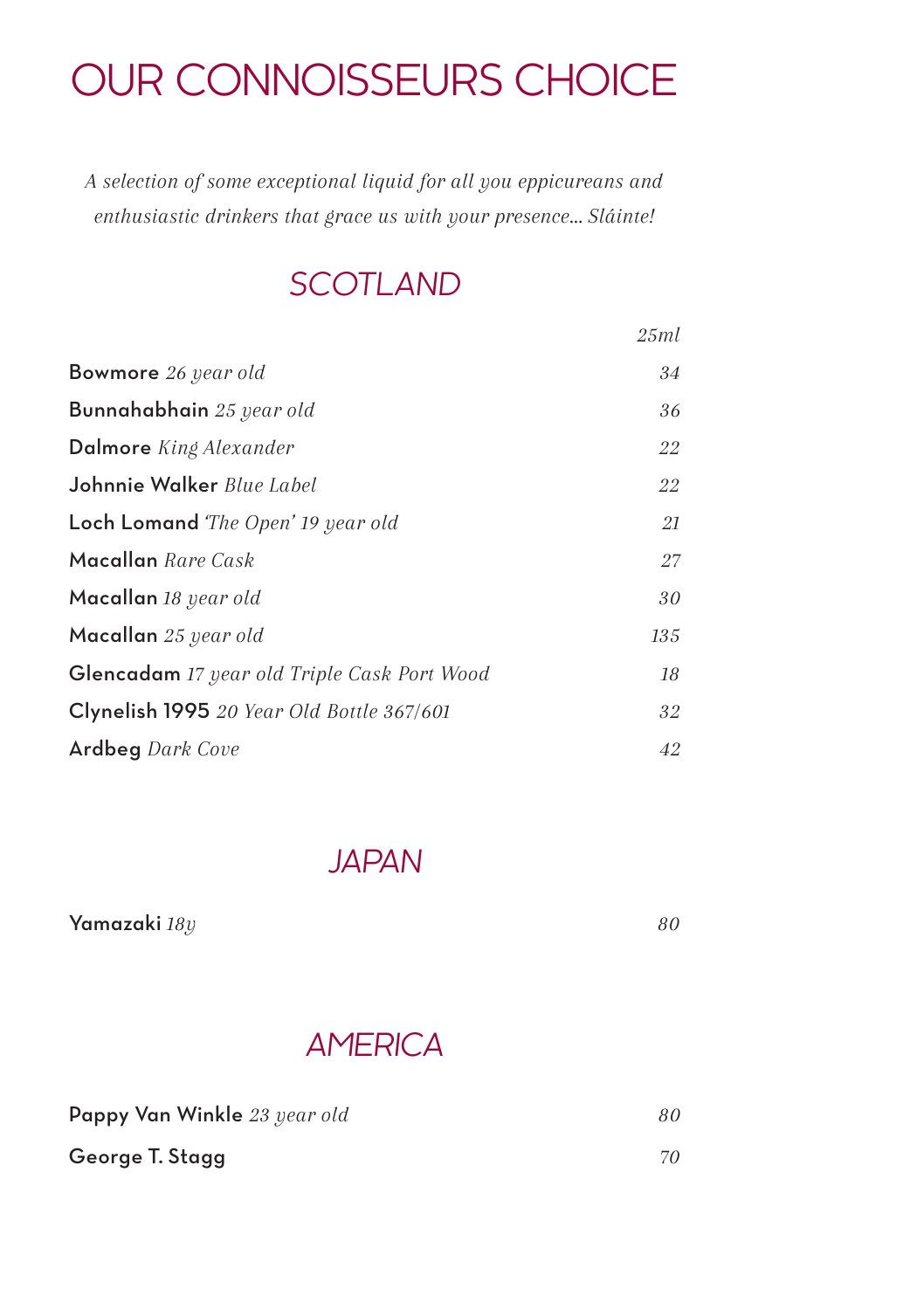# GIN & GENEVER

*25ml*

| Arbikie $AK's$                         | 7              |
|----------------------------------------|----------------|
| <b>Star of Bombay</b>                  | 6              |
| Bobby's                                | 7              |
| <b>Bols</b> Genever                    | 5              |
| Brooklyn                               | 7              |
| <b>Brookies</b>                        | 6              |
| <b>Brockmans</b>                       | 6.5            |
| Mermaid Pink Gin                       | 6.5            |
| Edinburgh Gin                          | 5.5            |
| Edinburgh Gin Navy Strength Cannonball | $\overline{7}$ |
| Edinburgh Gin $Rhubarb \& Ginger$      | 5.5            |
| Hayman's Sloe                          | 5              |
| Hendrick's                             | 6.5            |
| <b>Isle of Harris</b>                  | 7.5            |
| Isle of Barra                          | 7.5            |
| <b>Lind and Lime</b>                   | 7              |
| Monkey 47                              | 8              |
| Plymouth                               | 5              |
| Roku                                   | $\overline{7}$ |
| Sipsmith's VJOP                        | 7              |
| <b>Seven Crofts</b>                    | 6              |
| Tanqueray                              | 6              |
| Tanqueray No. 10                       | 7              |
| The Botanist                           | 7              |
| Villa Ascenti                          | 7.5            |

## VODKA

|                   | 25ml |
|-------------------|------|
| Arbikie           | 6    |
| <b>Grey Goose</b> | 7.5  |
| Grey Goose Orange | 7.5  |
| Ketel One         | 6.5  |
| Ketel One Citroen | 7    |
| Reyka             | 6    |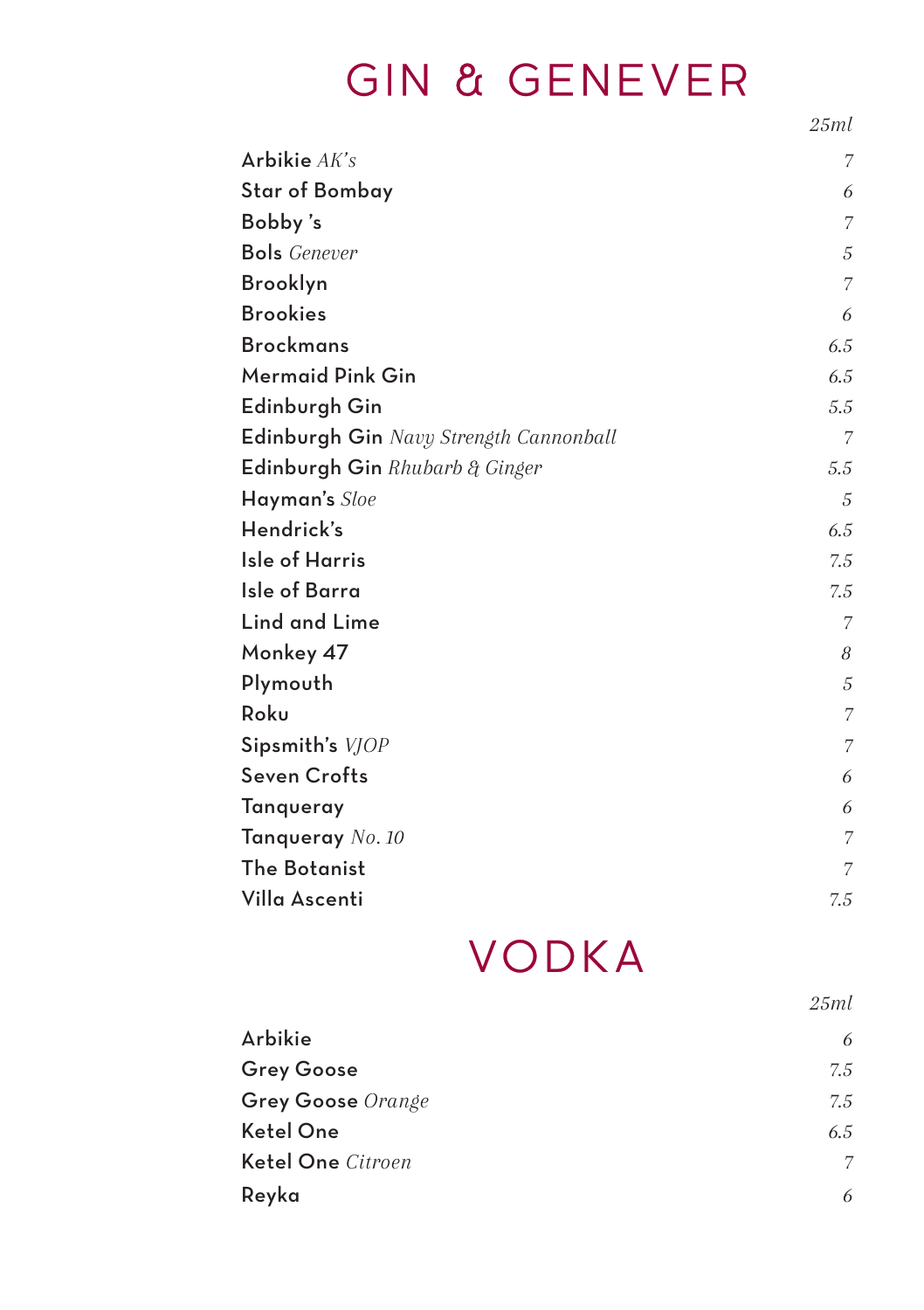### TEQUILA & MEZCAL

|                        | 25ml |
|------------------------|------|
| Don Julio Blanco       | 6.5  |
| Don Julio Reposado     | 7    |
| Don Julio Añejo        | 8    |
| Don Julio $1942\,$     | 19   |
| Clase Azul Reposado    | 17   |
| Del Maguey Mezcal Vida | 7    |

# RUM & CACHAÇA

*25ml*

| <b>Bacardi</b> Carta Blanca   | 5    |
|-------------------------------|------|
| Bacardi Heritage              | 6    |
| Havana Club 7 Year Old        | 6    |
| Mount Gay Black Barrel        | 5    |
| Mount Gay XO                  | 7    |
| Mount Gay 1703                | 15.5 |
| Flor De Cana 4                | 5    |
| Flor De Cana 12               | 5    |
| Flor De Cana 18               | 9    |
| Wray & Nephew                 | 6    |
| Plantation Pineapple          | 7    |
| Plantation OFTD               | 7    |
| Ron Zacapa 23                 | 8    |
| Sailor Jerry Spiced Rum       | 5.5  |
| Gosling's Black Seal          | 5    |
| Abelha Cachaça Silver         | 5    |
| Diplomatico Reserva Exclusiva | 7    |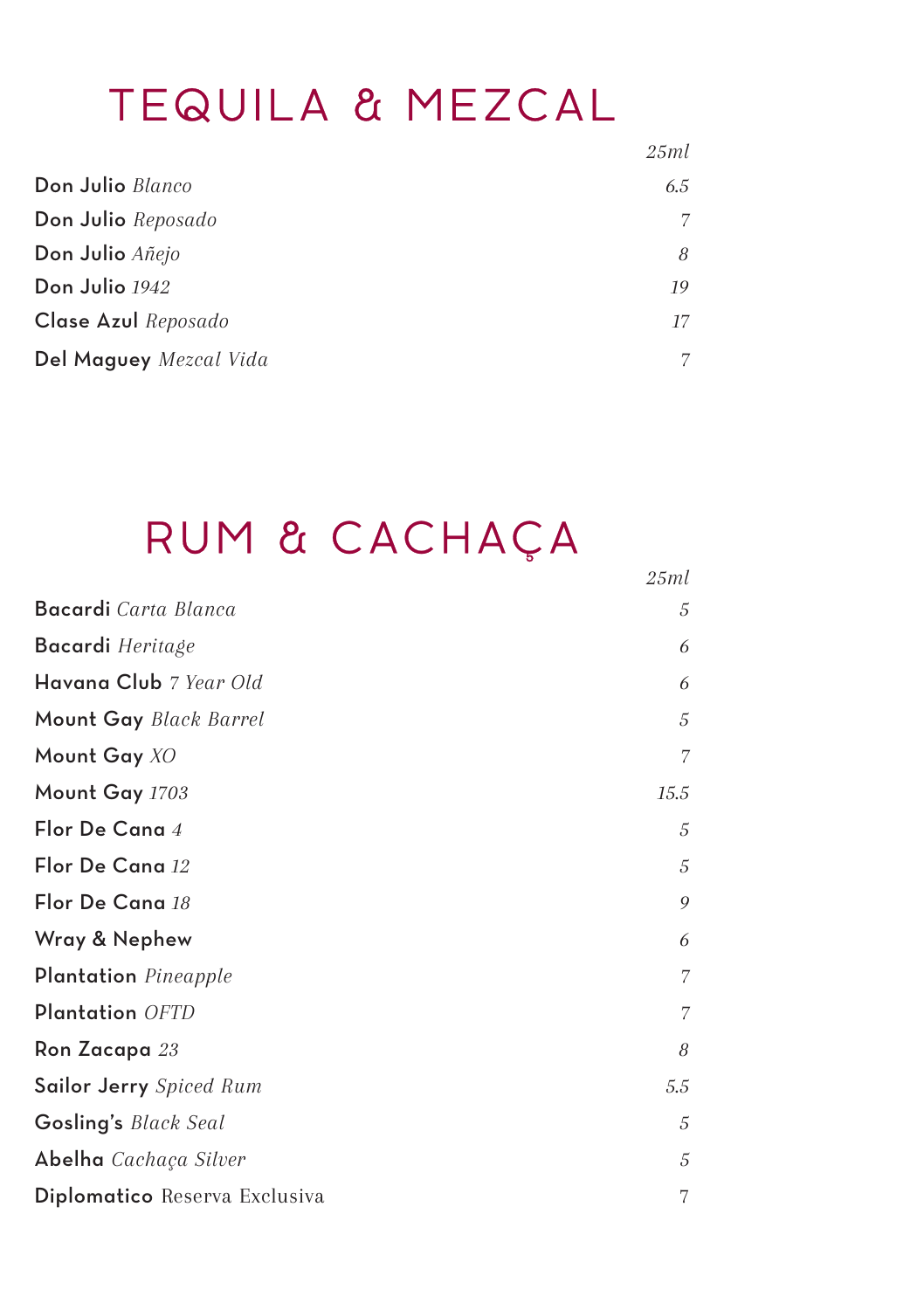## VERMOUTH, APERITIFS & AMARO

*25ml*

*25ml*

| Rinquinquin                      | 5   |
|----------------------------------|-----|
| Belsazar Dry/Rouge/White/Rose    | 5   |
| Carpano Antica Formula           | 5   |
| Lillet Blanc                     | 5   |
| Cocchi Americano Rosa            | 5   |
| Punt et Mes                      | 5   |
| Cinzano Rossa                    | 5   |
| Aperol                           | 5.5 |
| Amaro Tosolini                   | 6   |
| Amaro Nonino                     | 5   |
| Amaro Montenegro                 | 5   |
| <b>Fernet Branca</b>             | 5   |
| <b>Branca Menta</b>              | 5   |
| <b>Italicus</b> Bergamot Liqueur | 5   |
| Zucca Rabarbaro                  | 5   |
| Campari                          | 5   |

# BRANDY & COGNAC

| Remy Martin VSOP                    | 7  |
|-------------------------------------|----|
| Remy Martin 1738                    | 8  |
| Remy Martin XO                      | 16 |
| Armagnac Baron de Sigognac V.S.O.P. | 5  |
| Domaine Dupont Calvodos             | 7  |
| <b>Barsol</b> Pisco                 | 5  |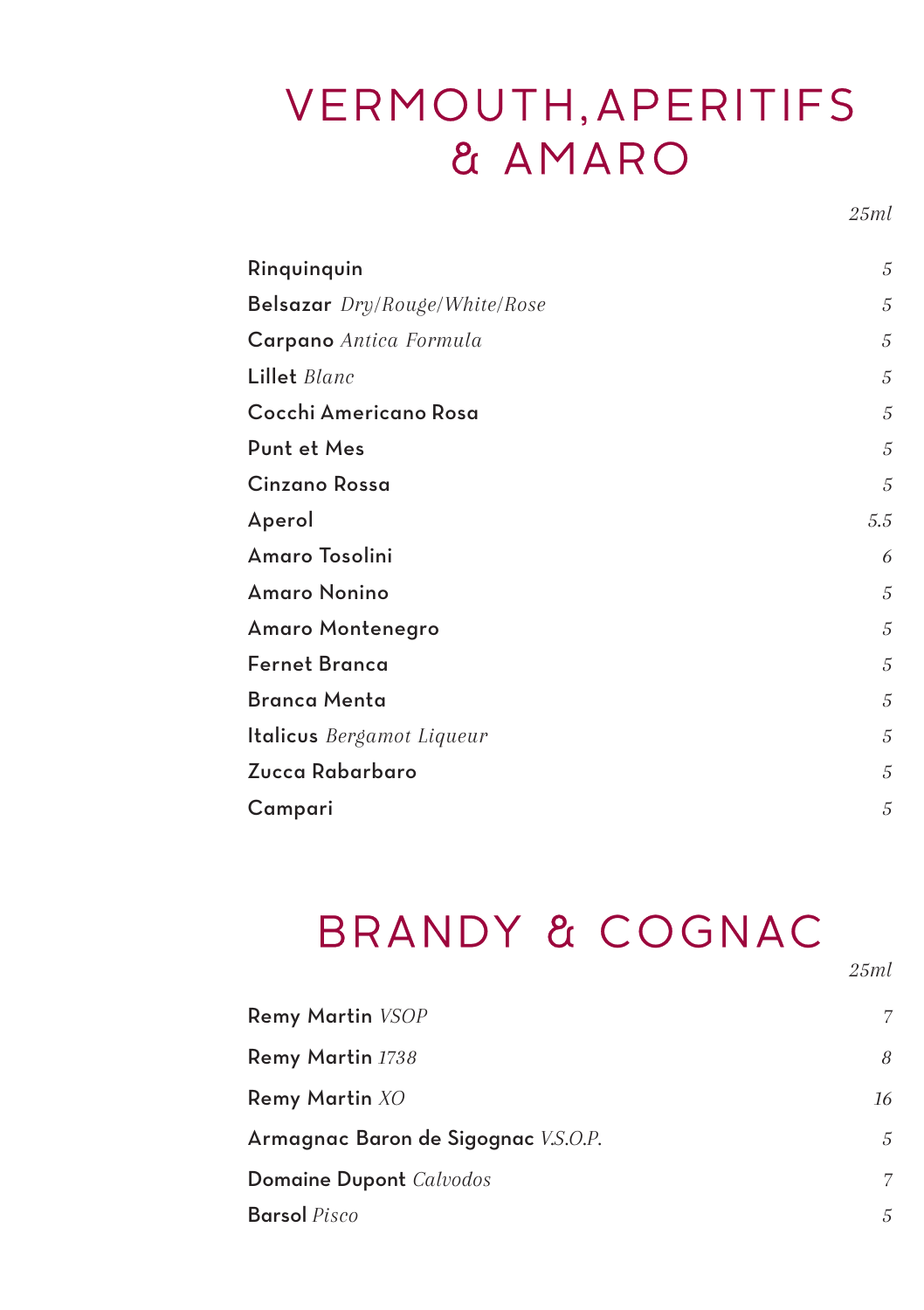### LOUIS XIII by Remy Martin

*Created in 1874 Louis XIII is a blend of 1200 eaux-de-vie aged from 40 to 100 years. Created with grapes exclusively from the Grande Champagne region, the most prestigious region in Cognac.*

*Rich with aromas of plum, honey and jasmine, with a complex, warm, harmonious and spicy palate culminating in an extremely long finish of an hour or more. Louis XIII is the King of Cognac.*

| 15 <sub>ml</sub> | 70  |
|------------------|-----|
| 25ml             | 125 |
| 50ml             | 200 |

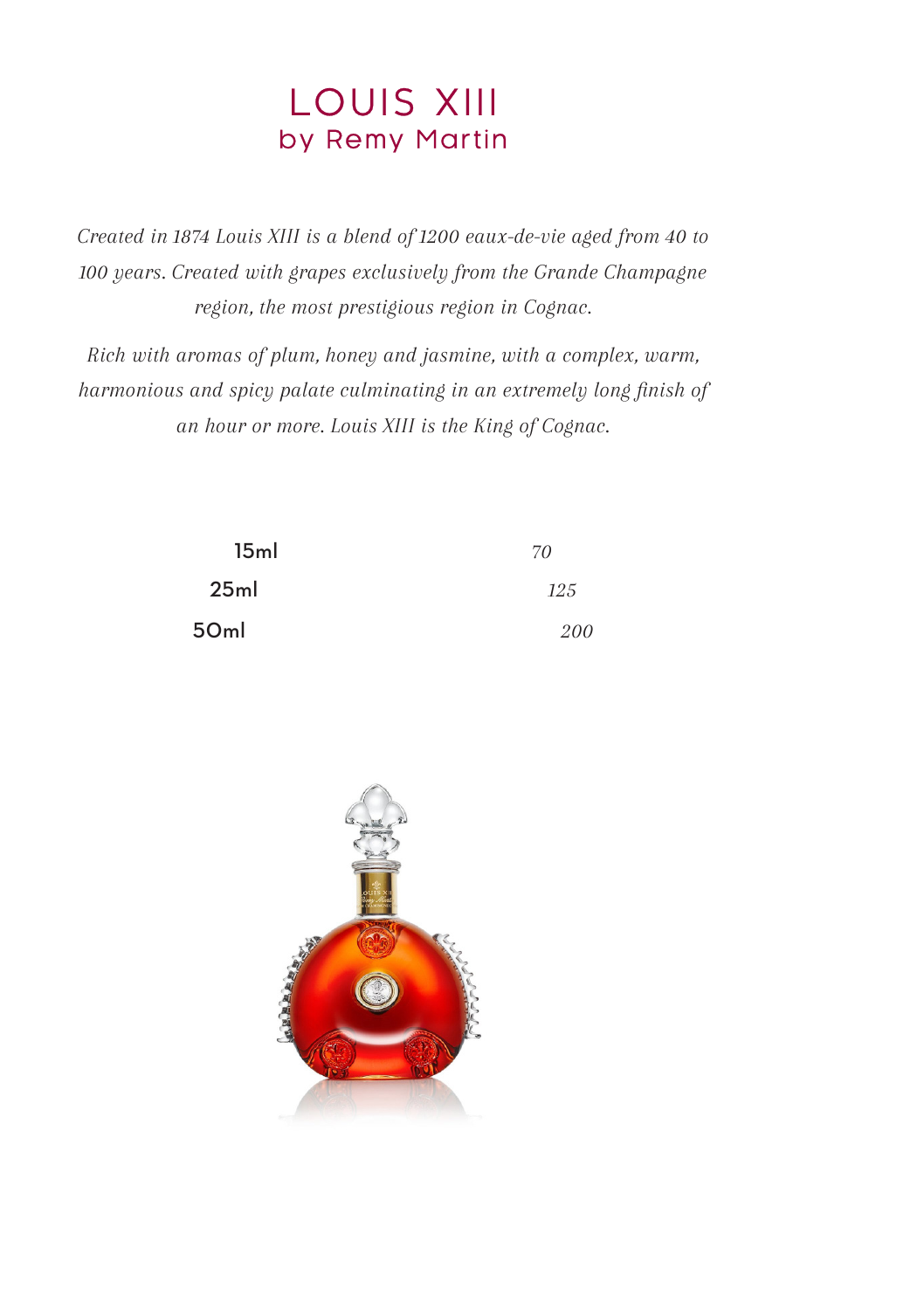# ABSINTHE & PASTIS

*25ml*

*50ml*

| La Fee Absinthe Parisienne |  |
|----------------------------|--|
| <b>Ricard</b> Pastis       |  |
| Antica Sambuca             |  |

## **LIQUEURS**

| <b>Baileys</b>                       | 6.5 |
|--------------------------------------|-----|
| <b>Benedictine</b>                   | 7   |
| Saliza Amaretto                      | 7.5 |
| Drambuie                             | 6   |
| Glayva                               | 6   |
| Frangelico                           | 5   |
| Kahlua Coffee Liqueur                | 6   |
| Taylors Velvet Falernum              | 5   |
| Luxardo Limoncello                   | 6.5 |
| Luxardo Maraschino                   | 8   |
| Galliano                             | 6   |
| Cointreau                            | 5.5 |
| Cointreau Blood Orange               | 6   |
| Cointreau Noir                       | 8   |
| Chartreuse Green/Yellow              | 8   |
| Wolfschmidt Kummel                   | 5   |
| Brookies "Mac" Macadamia Nut Liqueur | 6   |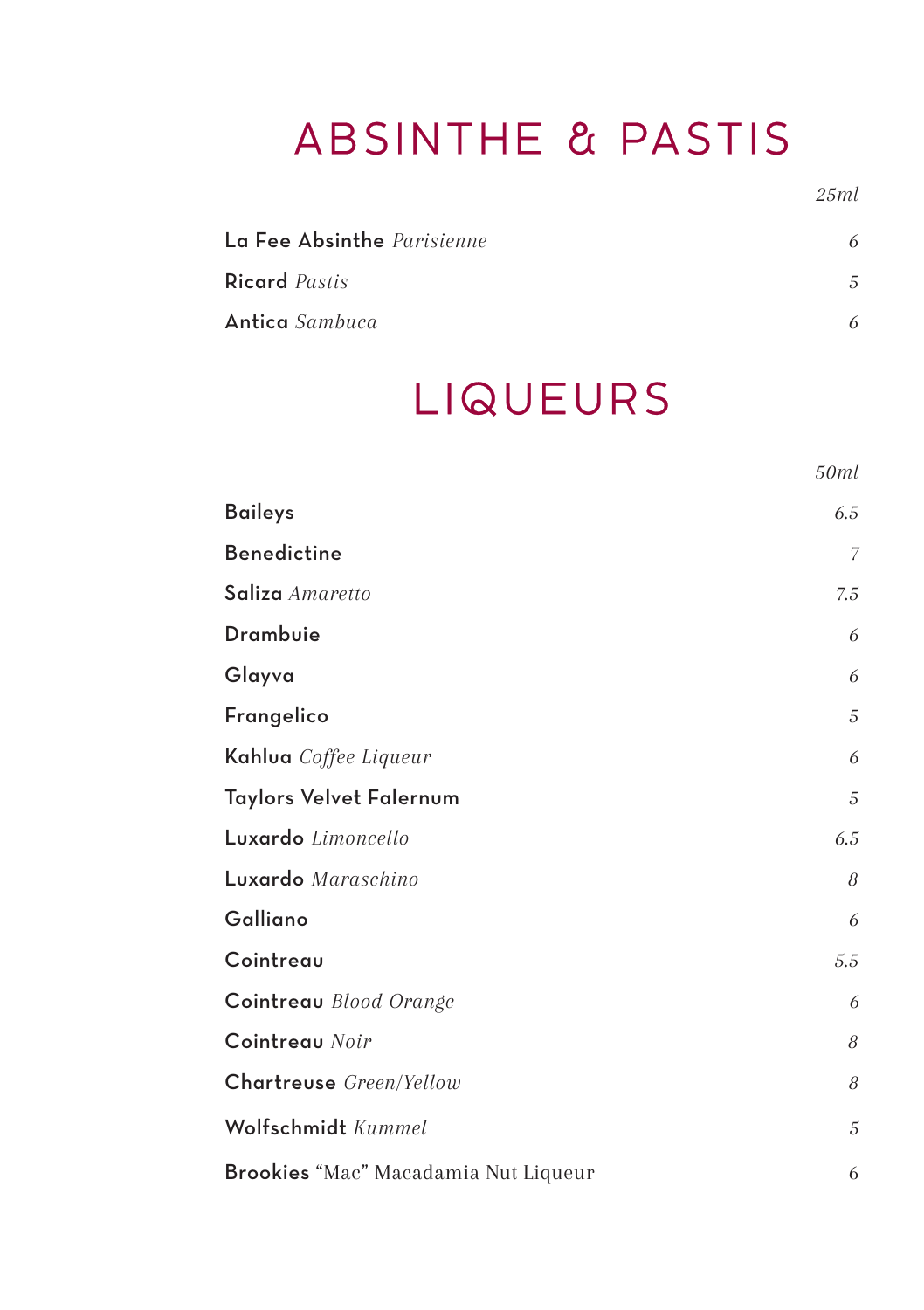## FRUIT JUICES

| <b>Fresh Orange</b> | 3 |
|---------------------|---|
| Cloudy Apple        | 3 |
| Pineapple           | 3 |
| Cranberry           | 3 |
| Tomato              | 3 |

### MINERALS

| Coca Cola                                    | 2.7            |
|----------------------------------------------|----------------|
| Diet Coca Cola                               | 2.7            |
| Fever Tree Indian Tonic                      | 2.7            |
| <b>Fever Tree Naturally Light Tonic</b>      | $2.7^{\circ}$  |
| Fever Tree Mediterranean Tonic               | 2.7            |
| <b>Fever Tree Elderflower Tonic</b>          | 2.7            |
| <b>Fever Tree Lemonade</b>                   | 2.7            |
| Fever Tree Ginger Beer                       | $2.7^{\circ}$  |
| Fever Tree Ginger Ale                        | $2.7^{\circ}$  |
| Fever Tree Bitter Lemon                      | 2.7            |
| Appletiser                                   | 3.5            |
| Kombucha Dry Dragon                          | $\overline{4}$ |
| Punchy Soda Blood Orange, Cardomom & Bitters | 3.5            |
| Punchy Soda Peach, Chai & Ginger             | 3.5            |